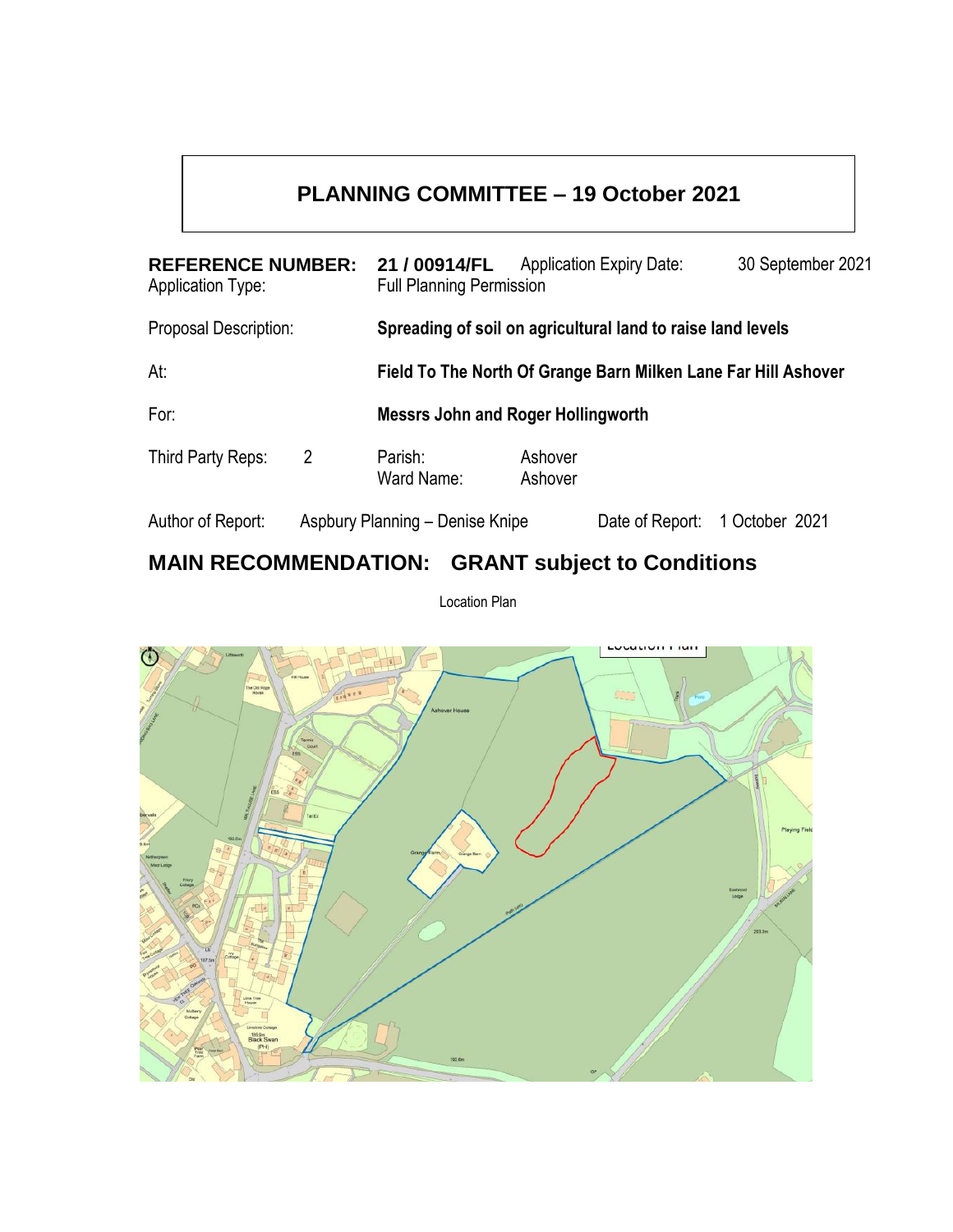## **1.0 Reason for Report**

1.1 The application has been 'called in' by the Ward Member, Councillor Armitage due to concerns raised in relation to impact upon the landscape character and ecology. The Planning Committee is required to determine the application.

# 2.0**Proposal and Background**

- 2.1 The full planning application seeks approval for engineering works involving the spreading of soil from one part of the agricultural holding where an extant planning permission exists (planning reference 17/00200/OL and 19/00868/RM) for residential development. The permissions have yet to be implemented.
- 2.2 The purpose of the application is to reduce the number of trips associated with the removal of soil from the development site, and to make the land levels at the application site less steep, and make the site more usable for farming.
- 2.3 The application is supported with sections of the land which show that the soil would be spread thinly within a depression in the land leading to raising of the dip to 97.06 AOD, grading out to the existing levels of 98.04 AOD and 100.01 AOD.
- 2.4 It is acknowledged that the moving of topsoil from one area of farmland to another on the same agricultural holding can be done without requiring planning permission, under Part 6 of the General Permitted Development Order (GPDO). This is subject to the prior notification of the Local Planning Authority. In this case, the moving of soil is to facilitate the implementation of the planning permissions and not solely related to agricultural development and therefore planning permission is required.
- 2.5 There have already been some engineering works involving leveling within this field approved under planning reference 19/01179/FL. This work has already been carried out and is not impacted by this latest proposal.

## **3.0 AMENDMENTS**

None

## **4.0 Relevant Planning History**

4.1 17/00200/OL Outline application (with all matters reserved) for the construction of 10 bungalows to wheelchair user standard M4 (3) with access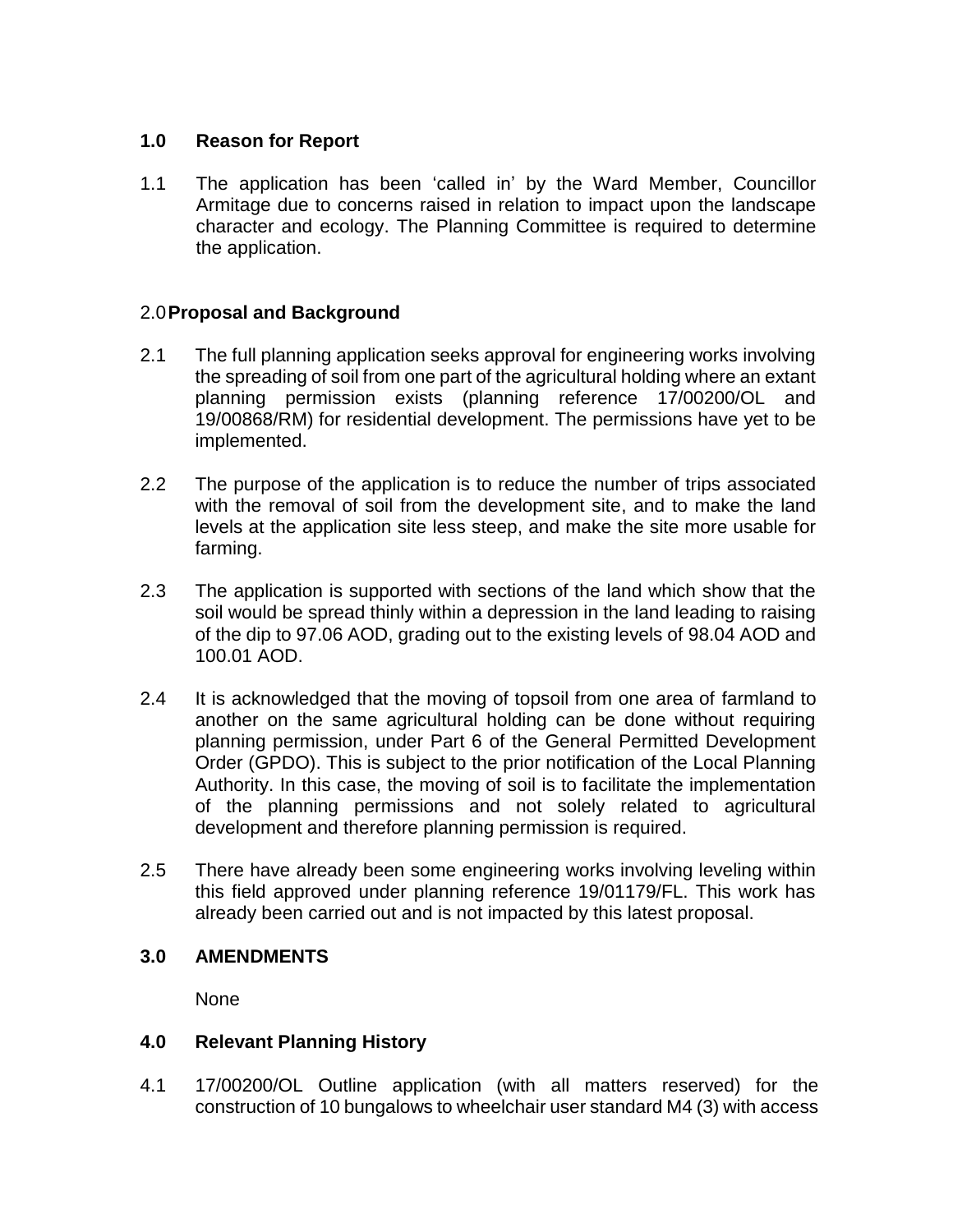taken from Milken Lane (Major Development/Departure from Development Plan/Affecting setting of a Listed Building) (Conditionally Approved)

- 4.2 19/00868/RM Application for approval of reserved matters for access, appearance, landscaping, layout and scale pursuant to outline approval 17/00200/OL for construction of 10 bungalows to wheelchair user standard M4(3) (Major Development/Departure from Development Plan/Affecting setting of a Listed Building) (Amended Plan) (Conditionally Approved)
- 4.3 19/01179/FL Regularisation of Engineering Works consisting of the relevelling of an agricultural field (Retrospective Application) (Conditionally Approved)

## **5.0 Consultation Responses**

- 5.1 The **Parish Council** considers that this application should be notified to Derbyshire County Council, as the Minerals Authority, due to the movement of soil. Ashover Parish Council supports the Ward Member's request that this application is determined by the Planning Committee.
- 5.2 The application does not trigger a consultation with the Minerals Authority due to not being imported on or off the site.
- 5.3 The Local **Ward Member** raised concerns regarding the impact upon the landscape and ecology and requested that the application be dealt with by members of planning committee.
- 5.4 The **Environment Health Officer** (EHO) reviewed the information submitted and have no comments to make in respect of the proposal.
- 5.5 The **Environmental Agency** was consulted but has not provided comment on the application.
- 5.6 The **Lead Local Flood Authority** (LLFA) was consulted on the application and made not comments.
- 5.7 **Derbyshire Wildlife Trust** (DWT) was consulted on the application and responded stating that given the soil will originate from a donor site that is the subject of planning application 17/00200/OL. It is essential that the soil is not removed from the donor site until all the pre-commencement conditions have been discharged, particularly those relating to safeguarding protected species i.e. the production of a Construction Environmental Management Plan (CEMP: Biodiversity). To do so would risk causing an offence under current wildlife legislation.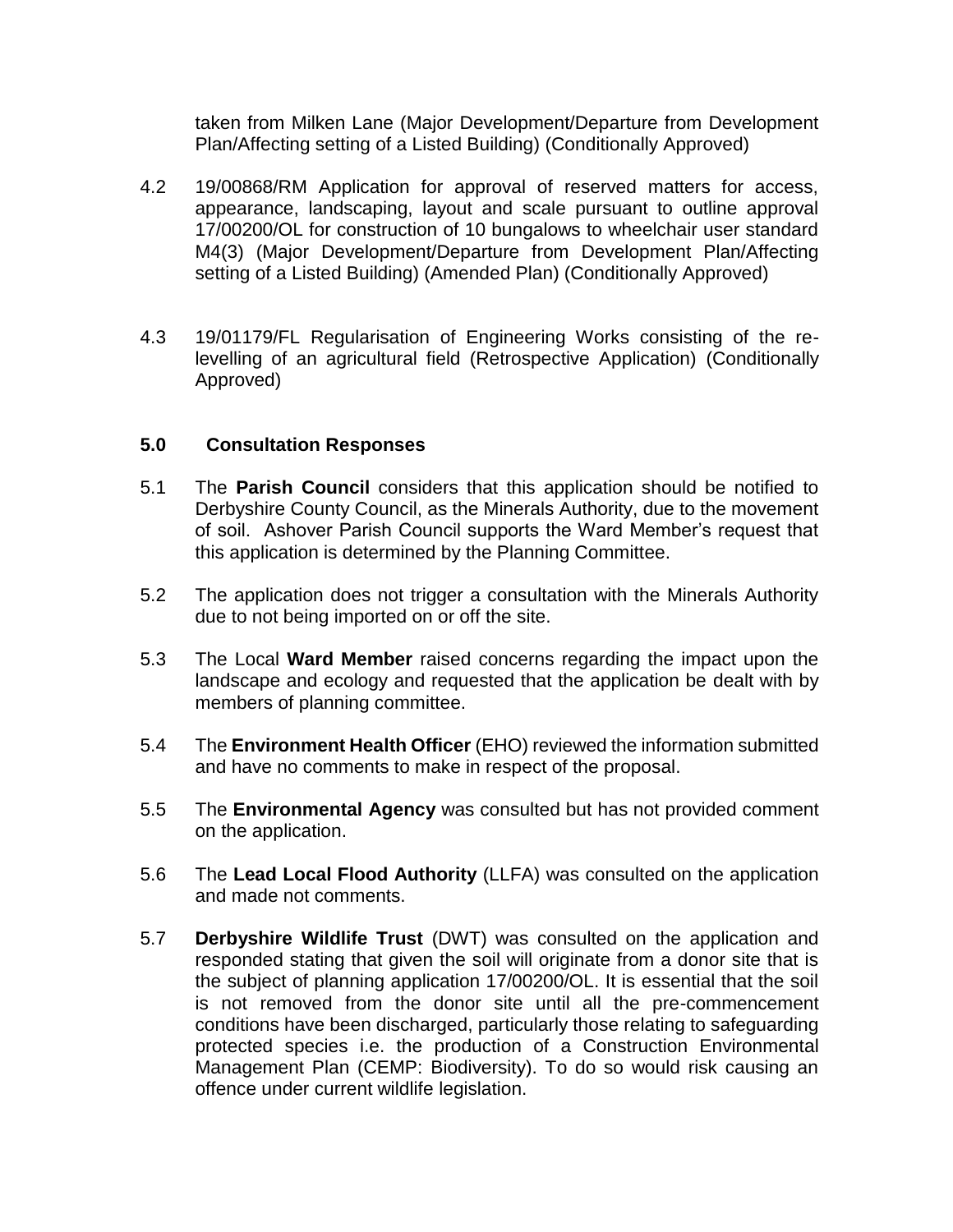- 5.8 It is also commented that the application has not been supported with any ecology surveys and given that there is known presence of badgers in the area a survey is advisable. It was suggested that this should be predetermination in case any mitigation is required. Given the location of the soil spreading is contained within the dip in the landscape and does not impact upon the treed boundaries, it is considered acceptable to impose a condition in this instance.
- 5.9 There is a pond within 80 metres of the site and DWT consider that the arable land would not be suitable habitat for Great Crested Newts and advises that a survey would not be required. However, a condition has been recommended as a precautionary measure seeking a Method Statement for works which details best practice working methods to minimise potential impacts to GCN.

## **6.0 Representations**

- 6.1 **Ward Member Councillor Armitage** requested that the application be considered by planning committee.
- 6.2 The application was validated on **19.07.2021** and was due to expire on **12.09.2021**, however an extension of time was agreed until **22.10.2021** to allow the application to be decided at committee. A site visit was undertaken by the case officer on **09.09.2021** and a site notice was placed on the telegraph pole adjacent to The Black Swan public house car park which expired on **30.09.2021**.
- 6.3 **Three** objections have been received from two neighbouring residents which can be summarised as follows:
	- There are pre-commencement conditions relating to the site where the soil is to be removed. These have yet to be discharged.
	- There are inaccuracies within the Application Form. It is stated that there are no known contaminants on site. However, there are precommencement conditions requiring further assessments to be submitted – these are outstanding.
	- It is stated that there are no protected species on site or designated site, important habitats etc which is incorrect as there are GCN and Badgers in the area.
	- To grant this application would be granting authorisation to make a start on the development site without having to comply or to discharge any of the conditions.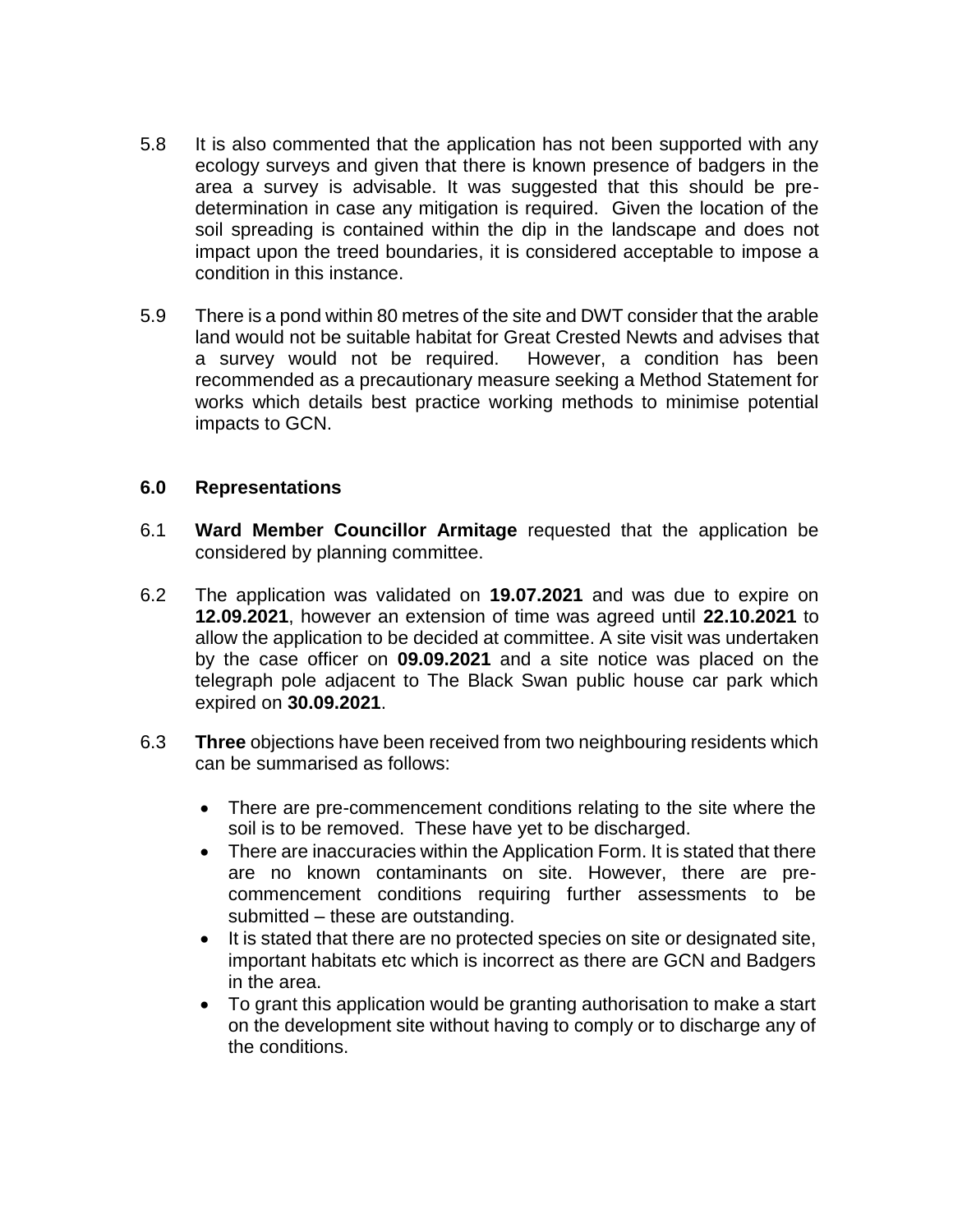6.4 The objectors are concerned that the granting of planning permission would negate the need to comply with conditions on the development site. This is incorrect. The conditions remain undischarged and should any commencement on the site be undertaken, moving of soil in this case, the development would be unauthorised.

## **7.0 Relevant Policy**

- 7.1 The Development Plan comprises the 'saved' **North East Derbyshire Local Plan** (2005), **Ashover Neighbourhood Plan** (2017), and the emerging **Publication Draft Local Plan 2014-2034**.
- 7.2 In respect of the North East Derbyshire Local Plan the most relevant policies to this application are considered to be as follows:

GS1 Sustainable Development GS6 Open Countryside NE1 Landscape Character NE2 Special Landscape Area

7.3 The Ashover Neighbourhood Plan 2016-2033 (Adopted November 2017) covers the application site and the following policies are a material consideration:

Policy AP2: Development Proposals outside the Limit of the Development Policy AP13: Landscape Character

- 7.4 The new Local Plan was submitted for examination in May 2018, with public hearings taking place in November/December 2018 and March 2019. The Inspector issued her interim findings in letters dated 18 February and 21 March, 2019. Consultation on Main Modifications was undertaken in 2020 ending on 31st January 2021. All comments/representations received have now been forwarded to the Inspector and it is expected that the plan will be adopted in autumn 2021.
- 7.5 In respect of the Draft Local Plan the most relevant policies to this application are considered to be as follows:

SS1 Sustainable Development SS9 Development in the Countryside SDC3 Landscape Character

## 7.6 **National Planning Policy Framework**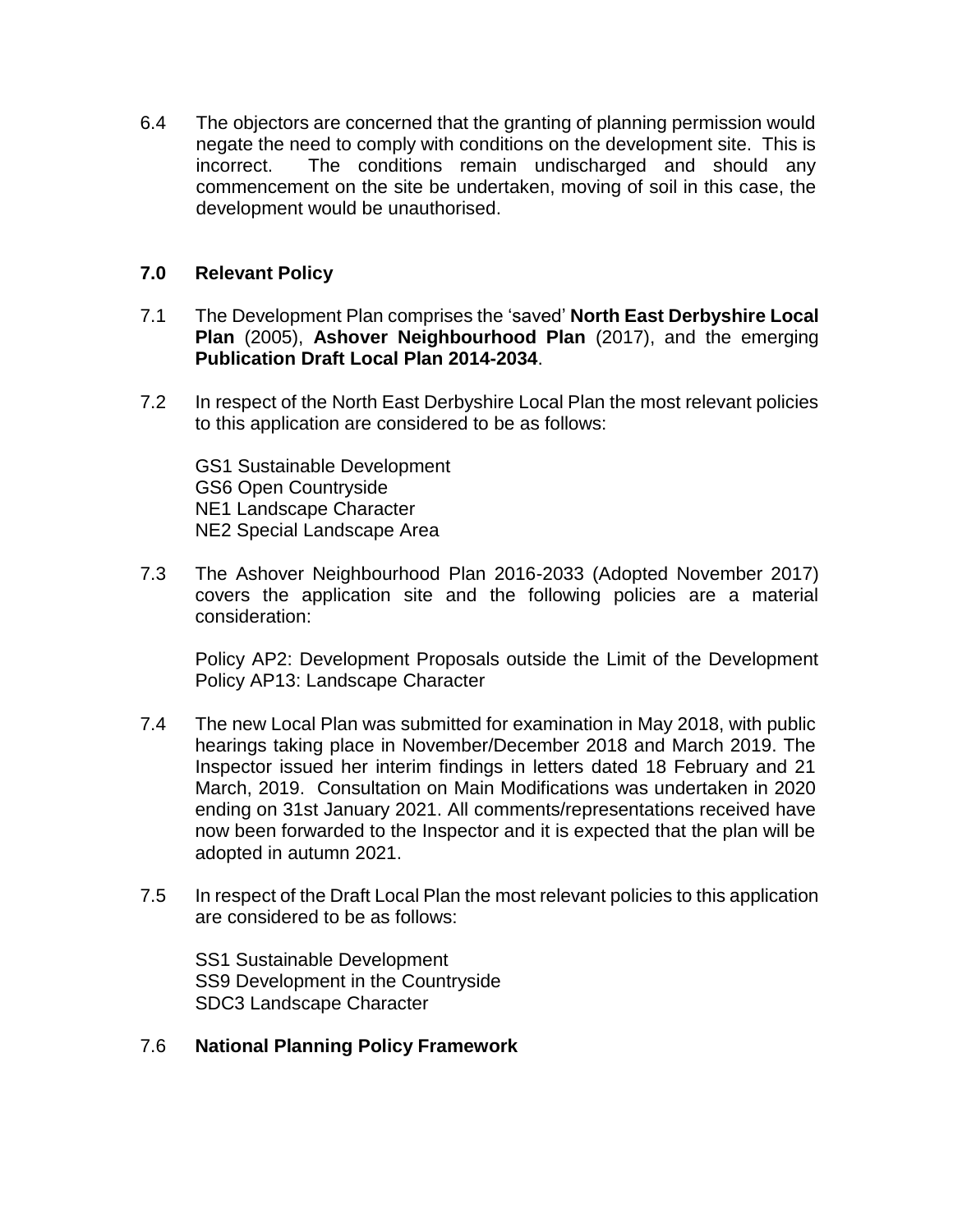7.7 The overarching aims of the revised National Planning Policy Framework (NPPF) are also material in the assessment of this application. Of particular relevance to the proposal are:

Chapter 2 – Achieving Sustainable Development Chapter 15 – Conserving and Enhancing the Natural Environment

## **8.0 Planning Issues**

- 8.1 The planning issues relevant to the proposal are whether the proposal accords with the policies of the Development Plan, i.e. is it acceptable in principle, its impact on the character of the landscape, its potential impact on the amenity of existing residential property occupiers, and biodiversity.
- 8.2 Each matter is considered in detail below.

# 8.3 **Principle of Development and Application of Policy**

- 8.4 Local Plan Policies GS6 and NE2 cover the countryside and Special Landscape Area, where development will be supported where it does not detract from the surrounding landscape and the siting, scale, design, landscape treatment and the use of materials would be in keeping with the special character of area. Furthermore development will be permitted providing it would not have a detrimental effect on the visual amenity, character and function of the Special Landscape Area.
- 8.5 The Ashover Neighbourhood Plan (ANP) is a material consideration when determining planning applications. The ANP identified the importance of the landscape character of the area, and that each development will be required to demonstrate that it respects the distinctive landscape character of the area.
- 8.6 In view of the above, it is considered that development may be acceptable, subject to assessing the visual impact of the engineering works on the surrounding countryside, ecological impact, as well as that on residential amenity.

## 8.7 **Impact on Character of Countryside and Special Landscape Area**

8.8 The application site is located in open countryside which is designated as a Special Landscape Area (SLA). The SLA was identified in 1988 as part of the core documentation associated with the creation of the then Local Plan process. The site is also covered by the national Character Area 50 'Derbyshire Peak Fringe and Lower Derwent' (NCA50). Whilst the site forms part of a locally designated landscape it is not subject to any national landscape designation.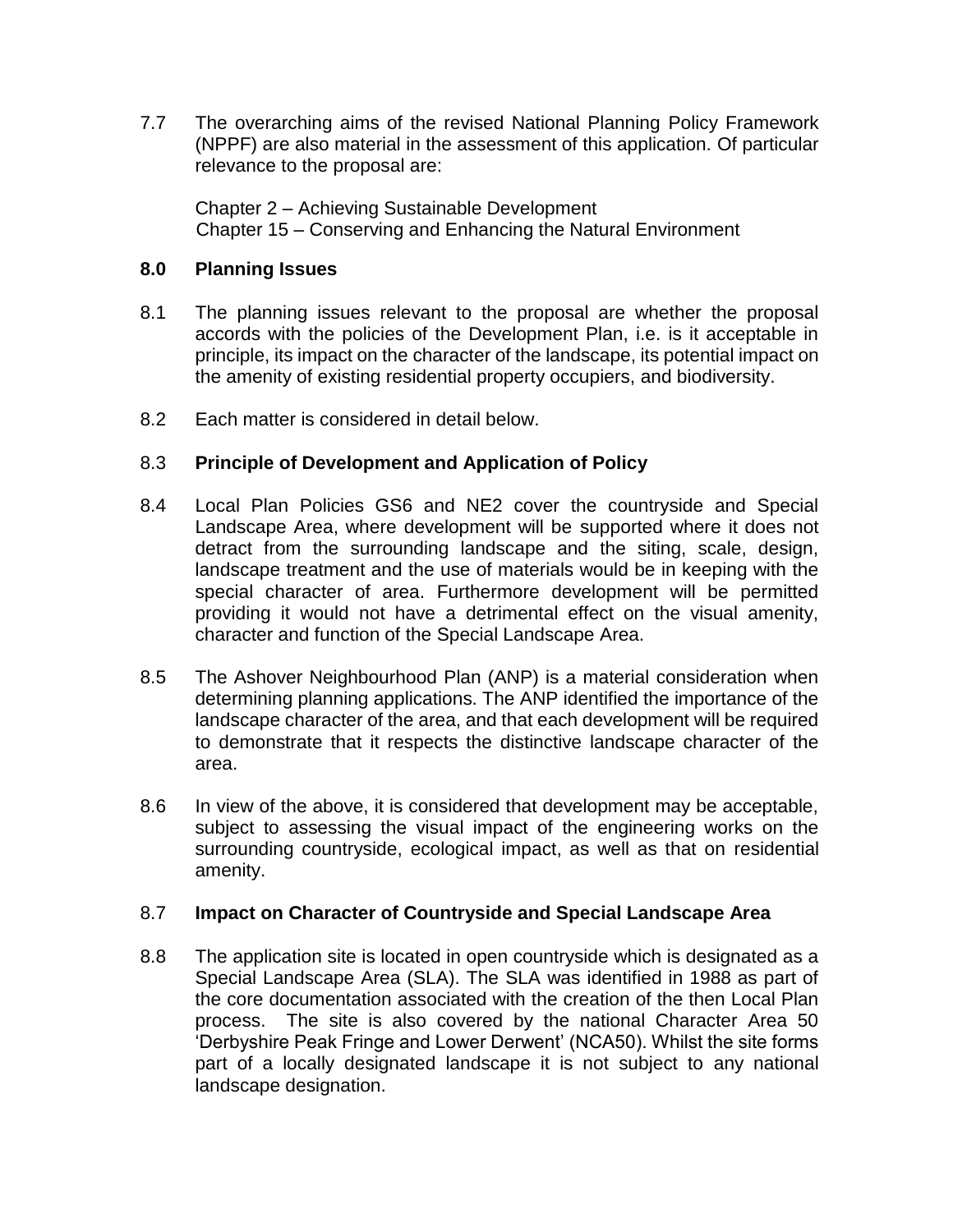8.9 It is accepted that the engineering works will alter the contours of the landscape in parts, however, by reason of its nature and minimal physical change it is considered that the development would not cause any undue visual or landscape harm. This is partly due to the application site being contained in a small area of the field and not affecting the distinctive features that contribute towards and add value to the landscape of the area. The open character of the countryside and Special Landscape Area will be retained.

## 8.10 **Impact on Neighbouring Residents and Land Uses**

- 8.11 The nearest residential properties to the application site are Grange Barn and Grange Farm are located approximately 115m to the south. To the northeast of the site is an outdoor sports facility and hardstanding associated with Eastwood Grange, however it is screened from the application site by mature tree planting.
- 8.12 Due to the scale and nature of the engineering works, it is not considered that the development would be of any detriment to the amenity of neighbouring residents or land uses.

## 8.13 **Land Contamination Considerations**

- 8.14 Concerns have been raised relating to possible land contamination from the imported topsoil. The Councils Environmental Health Officer (EHO) was consulted on the application and have not raised any concerns. The soil is to be imported from land that is associated with the farming use. This is usually permissible under Agricultural Permitted Development but in this case, it is to be moved to facilitate the residential permission, and negates the need to remove soils off site, which would involve several HGV movements. There are several conditions imposed on the outline and reserved matters application which require formal discharge. Conditions relating to contamination, requiring further information to be submitted before a commencement on site can take place, are yet to be satisfied.
- 8.15 In view of EHO not raising objections to the application, and that granting of this consent does not override the conditions on the earlier permissions, it is Officers views that the re-levelling works involving soils elsewhere on the holding are acceptable.

# 8.16 **Ecology and Biodiversity Considerations**

8.17 Further representations make reference to the impact the proposal would have on the known ecology in the area. Again, it is stated that precommencement conditions imposed on the site where the soil is to be moved from, relating to ecology are yet to be discharged.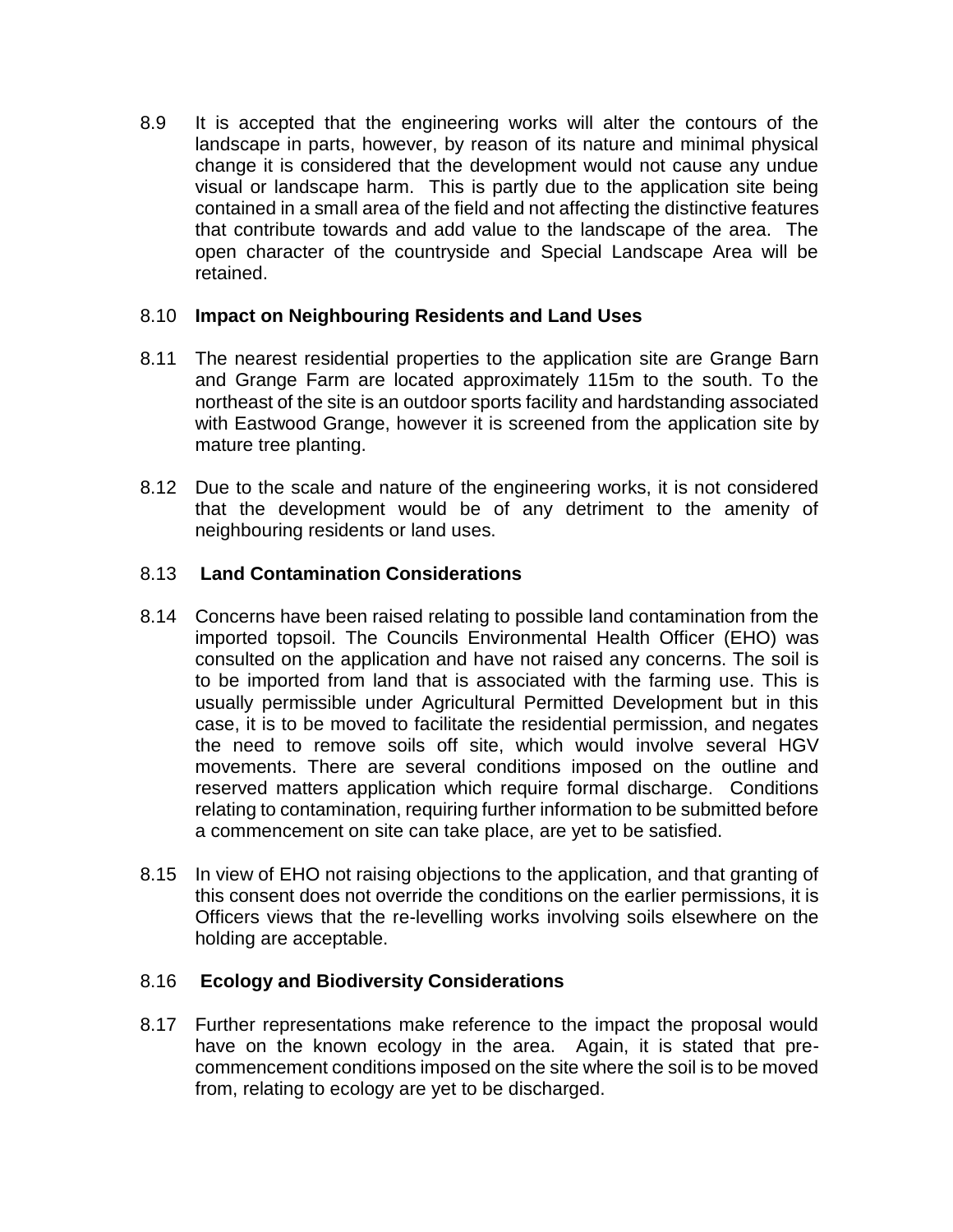- 8.18 Local Plan Policy NE6 seek to ensure that that development would not adversely affect biodiversity and seeks compensation or mitigation. Policy NE7 advises that the direct or indirect detrimental effect on established or ancient woodland, important hedgerows or trees that make a significant contribution to the character or amenity of the area should be avoided.
- 8.19 Derbyshire Wildlife Trust (DWT) have provided comment on the proposal and have suggested conditions to safeguard protected species. As a way of background information, a Preliminary Ecological Appraisal was submitted during the course of the outline application (17/00200/OL) for 10 dwellings, where it was concluded that there were no badger setts within the site from where the soil was taken.
- 8.20 There is no evidence before Officers to suggest that there are badger setts on the current application site. Nevertheless, badgers and the setts (burrows) they live in are protected under separate legislation. A condition can be imposed requiring a 'Walk-Over survey' for badgers should permission be granted. This is considered a suitable way forward given there has been a passage of time since the earlier survey was conducted.
- 8.21 The proposal does not impact upon any of the boundary trees and hedgerows and it is considered that the proposal would not have a detrimental impact upon the biodiversity of the site and accords with policies NE6 and NE7.

#### 8.22 **Flooding and Drainage Considerations**

- 8.23 The site is within a Flood Zone 1, which has a low probability of flooding (land assessed as having a less than 1 in 1,000 annual probability of river flooding).
- 8.24 The Environment Agency was consulted on the application, they have commented on the application. .
- 8.25 The Lead Local Flood Authority was also consulted; they have also not commented.
- 8.26 It is noted that there were no objections from either governing body when considering a similar proposal in the same field (19/01179/FL) and there is no reason to conclude that the proposal presents a flood risk.

## 8.27 **Summary**

8.28 Overall, it is considered that the proposed engineering works consisting of re-levelling the agricultural field, using soils from elsewhere within the site;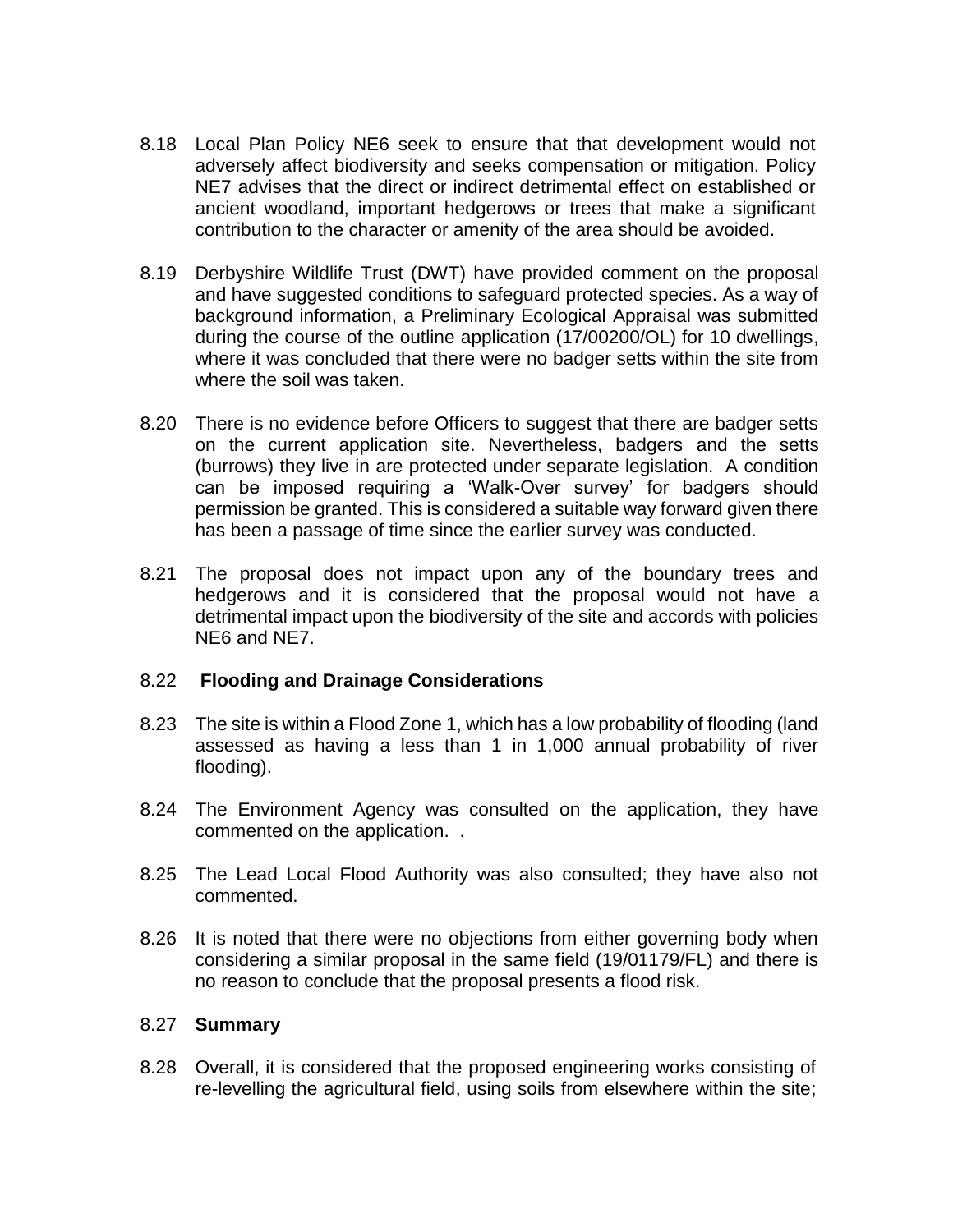albeit to facilitate residential development, represents acceptable development as the visual amenity and character of the open countryside and Special Landscape Area is to be retained and protected. The proposal complies with the requirements of the relevant Policies of the North East Derbyshire Local Plan and the National Planning Policy Framework.

8.29 The development can only proceed once all the pre-commencement conditions are discharged pertaining to the area where the soils are to be removed, otherwise the moving of the soil would render the extant planning permissions unlawful.

#### 8.30 **Conclusion**

8.31 For the reasons above it is considered that the proposed development should be approved.

#### **9.0 Recommendation**

9.1 GRANT Full Planning Permission subject to the following conditions

## **Conditions**

1. The development hereby permitted shall be begun before the expiration of three years from the date of this permission.

Reason: Required to be imposed pursuant to Section 91 of the Town and Country Planning Act 1990.

2. The development hereby approved shall be carried out in accordance with the plans received unless otherwise subsequently agreed through a formal submission under the Non material Amendment procedures and unless otherwise required by any condition contained in this decision notice.

Reason- For clarity and the avoidance of doubt.

3. Before development starts, a badger survey report shall be submitted to and approved in writing by the Local Planning Authority. This report shall include details of any necessary mitigation measures and a timetable for implementation of any mitigation measures. Thereafter the mitigation measures shall be carried out strictly in accordance with the timetable in the approved report and retained as such thereafter. Unless otherwise agreed in writing by the Local Planning Authority.